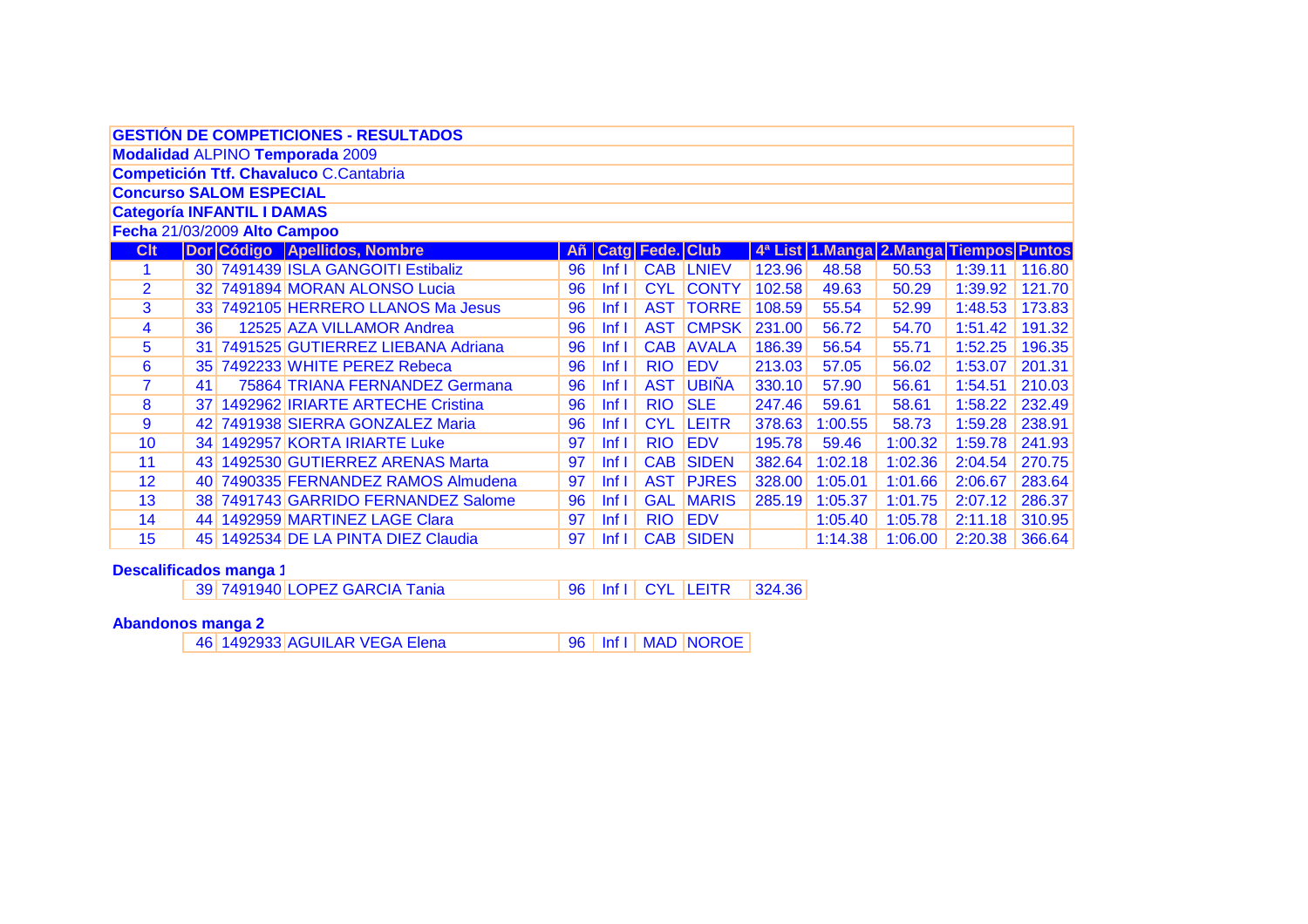|                 |                                                                                                  |  | <b>GESTIÓN DE COMPETICIONES - RESULTADOS</b> |    |                  |            |                  |        |         |         |         |        |  |  |
|-----------------|--------------------------------------------------------------------------------------------------|--|----------------------------------------------|----|------------------|------------|------------------|--------|---------|---------|---------|--------|--|--|
|                 |                                                                                                  |  | <b>Modalidad ALPINO Temporada 2009</b>       |    |                  |            |                  |        |         |         |         |        |  |  |
|                 |                                                                                                  |  | Competición Ttf. Chavaluco C.Cantabria       |    |                  |            |                  |        |         |         |         |        |  |  |
|                 | <b>Concurso SALOM ESPECIAL</b><br><b>Categoría INFANTIL I HOMBRES</b>                            |  |                                              |    |                  |            |                  |        |         |         |         |        |  |  |
|                 |                                                                                                  |  |                                              |    |                  |            |                  |        |         |         |         |        |  |  |
|                 | Fecha 21/03/2009 Alto Campoo<br>4ª List 1.Manga 2.Manga Tiempos Puntos<br><b>Catg Fede. Club</b> |  |                                              |    |                  |            |                  |        |         |         |         |        |  |  |
| <b>Clt</b>      |                                                                                                  |  | Dor Código Apellidos, Nombre                 | Añ |                  |            |                  |        |         |         |         |        |  |  |
|                 |                                                                                                  |  | 48 7491870 VILLARREAL MENDEZ Raul            | 96 | lnf l            | <b>GAL</b> | <b>CBZAM</b>     | 40.56  | 48.07   | 46.49   | 1:34.56 | 82.36  |  |  |
| $\overline{2}$  |                                                                                                  |  | 54 7491000 PRIETO FERNANDEZ Ignacio          | 96 | lnf              | <b>CYL</b> | <b>CONTY</b>     | 80.36  | 46.54   | 49.41   | 1:35.95 | 91.18  |  |  |
| $\overline{3}$  |                                                                                                  |  | 51 7491897 CASARES COSMEN Juan               | 96 | lnf l            | <b>CYL</b> | <b>CONTY</b>     | 118.78 | 48.26   | 50.28   | 1:38.54 | 107.61 |  |  |
| 4               |                                                                                                  |  | 50 7491817 GONZALEZ PEÑA Diego               | 96 | Inf I            | <b>CAB</b> | <b>SOLVA</b>     | 189.36 | 48.48   | 50.82   | 1:39.30 | 112.44 |  |  |
| 5 <sup>1</sup>  |                                                                                                  |  | 52 6492321 CARRO LOPEZ Juan                  | 97 | Inf <sub>1</sub> | <b>CYL</b> | <b>CONTY</b>     | 143.69 | 46.07   | 1:01.14 | 1:47.21 | 162.63 |  |  |
| 6               |                                                                                                  |  | 55 1492813 RODRIGUEZ VALBUENA Sergio         | 97 | Inf <sub>1</sub> | <b>CYL</b> | <b>CONTY</b>     | 225.54 | 52.07   | 55.64   | 1:47.71 | 165.80 |  |  |
|                 |                                                                                                  |  | 49 7491502 PASCUAL FERNANDEZ Mario           | 96 | lnf              | CAB        | <b>AVALA</b>     | 161.45 | 54.31   | 55.06   | 1:49.37 | 176.33 |  |  |
| 8 <sup>1</sup>  | 53                                                                                               |  | 492073 LOPEZ ALONSO Carlos                   | 97 | Inf <sub>1</sub> | <b>CAB</b> | <b>AVALA</b>     | 214.93 | 55.34   | 55.89   | 1:51.23 | 188.13 |  |  |
| 9               | 63                                                                                               |  | 12864 FEO GAVELA Enrique                     | 96 | Inf <sub>1</sub> | <b>AST</b> | <b>PJRES</b>     | 324.56 | 55.80   | 57.52   | 1:53.32 | 201.40 |  |  |
| 10 <sup>1</sup> |                                                                                                  |  | 73 2493095 MORENO DOMINGUEZ Jorge            | 96 | Inf I            |            | <b>MAD NOROE</b> |        | 56.94   | 59.36   | 1:56.30 | 220.30 |  |  |
| 11              |                                                                                                  |  | 61 1492960 FRANCIA MARTÍNEZ Alejandro        | 97 | Inf <sub>1</sub> | <b>RIO</b> | <b>SLE</b>       | 310.66 | 58.72   | 58.18   | 1:56.90 | 224.11 |  |  |
| 12              |                                                                                                  |  | 64 7491937 GARCIA AMIGO Emiliano             | 96 | Inf <sub>1</sub> | <b>CYL</b> | <b>LEITR</b>     | 325.85 | 1:02.56 | 55.33   | 1:57.89 | 230.39 |  |  |
| 13              |                                                                                                  |  | 67 1492762 MENENDEZ RODRIGUEZ Sergio         | 97 | Inf <sub>1</sub> | <b>CYL</b> | <b>LEITR</b>     | 405.08 | 1:01.25 | 58.74   | 1:59.99 | 243.72 |  |  |
| 14              |                                                                                                  |  | 62 1492891 ALONSO GARCIA Felipe              | 97 | Inf <sub>1</sub> | <b>CYL</b> | <b>LEITR</b>     | 312.96 | 1:05.25 | 56.18   | 2:01.43 | 252.85 |  |  |
| 15              | 58                                                                                               |  | 12812 SANZ YUS Diego                         | 97 | Inf <sub>1</sub> | <b>AST</b> | <b>PJRES</b>     | 248.91 | 1:09.49 | 54.52   | 2:04.01 | 269.23 |  |  |
| 16              |                                                                                                  |  | 71 1492936 VARELA PEREZ Tomas                | 96 | Inf <sub>1</sub> |            | <b>MAD NOROE</b> | 523.68 | 1:10.64 | 1:07.97 | 2:18.61 | 361.87 |  |  |
| 17              |                                                                                                  |  | 70 7491799 MARTINEZ RIVERO Pelayo            | 97 | Inf <sub>1</sub> | <b>CAB</b> | <b>AVALA</b>     | 503.31 | 1:11.82 | 1:09.08 | 2:20.90 | 376.40 |  |  |
| 18              |                                                                                                  |  | 68 1492848 ALCALDE VALBUENA Carlos           | 97 | Inf <sub>1</sub> | <b>AST</b> | <b>PJRES</b>     | 453.24 | 2:21.50 | 1:01.65 | 3:23.15 | 771.38 |  |  |
|                 |                                                                                                  |  |                                              |    |                  |            |                  |        |         |         |         |        |  |  |

## **Abandonos manga 1**

|  | $\frac{1}{166}$ 7491941 FERNANDEZ SILVA Ls Domingo |  |  |  | 96   Inf I   CYL   LEITR   353.08 |  |
|--|----------------------------------------------------|--|--|--|-----------------------------------|--|
|--|----------------------------------------------------|--|--|--|-----------------------------------|--|

#### **Descalificados manga 1**

|                 | 47 7492107 MARTINEZ ANTUÑA Antonio  | 96 I            |  | $\left  \right $   AST   TORRE   103.72 |        |
|-----------------|-------------------------------------|-----------------|--|-----------------------------------------|--------|
|                 | 56 1492815 CASAIS VELASCO Jesus     | 97              |  | Inf I   CYL   CONTY                     | 233.51 |
| 57 <sup>1</sup> | 12867 GONZALEZ DE LA ARENA Alvaro   | 97 <sup>1</sup> |  | Inf I AST PJRES                         | 239.06 |
|                 | 59 7492104 IGLESIAS POSADA Tristan  |                 |  | 96   Inf I   AST   TORRE                | 250.68 |
|                 | 60 7491935 GARCIA GONZALEZ Diego    |                 |  | 96   Inf I   CYL   LEITR                | 299.36 |
|                 | 65 1492814 GARCIA SUAREZ Eduardo    |                 |  | 97 Inf I CYL CONTY                      | 336.70 |
|                 | 72 1492439 ABAD MERINO Alfonso      | 96 <sub>1</sub> |  | Inf I CAB SIDEN                         | 545.22 |
|                 | 74 1492656 ALVAREZ RODRIGUEZ Pelayo |                 |  | 96   Inf I   AST CMPSK                  |        |

## **Descalificados manga 2**

|  | 69 1492946 SEPULVEDA LOPEZ David |  |  |  | 96   Inf I   MAD   NOROE   488.31 |  |  |
|--|----------------------------------|--|--|--|-----------------------------------|--|--|
|--|----------------------------------|--|--|--|-----------------------------------|--|--|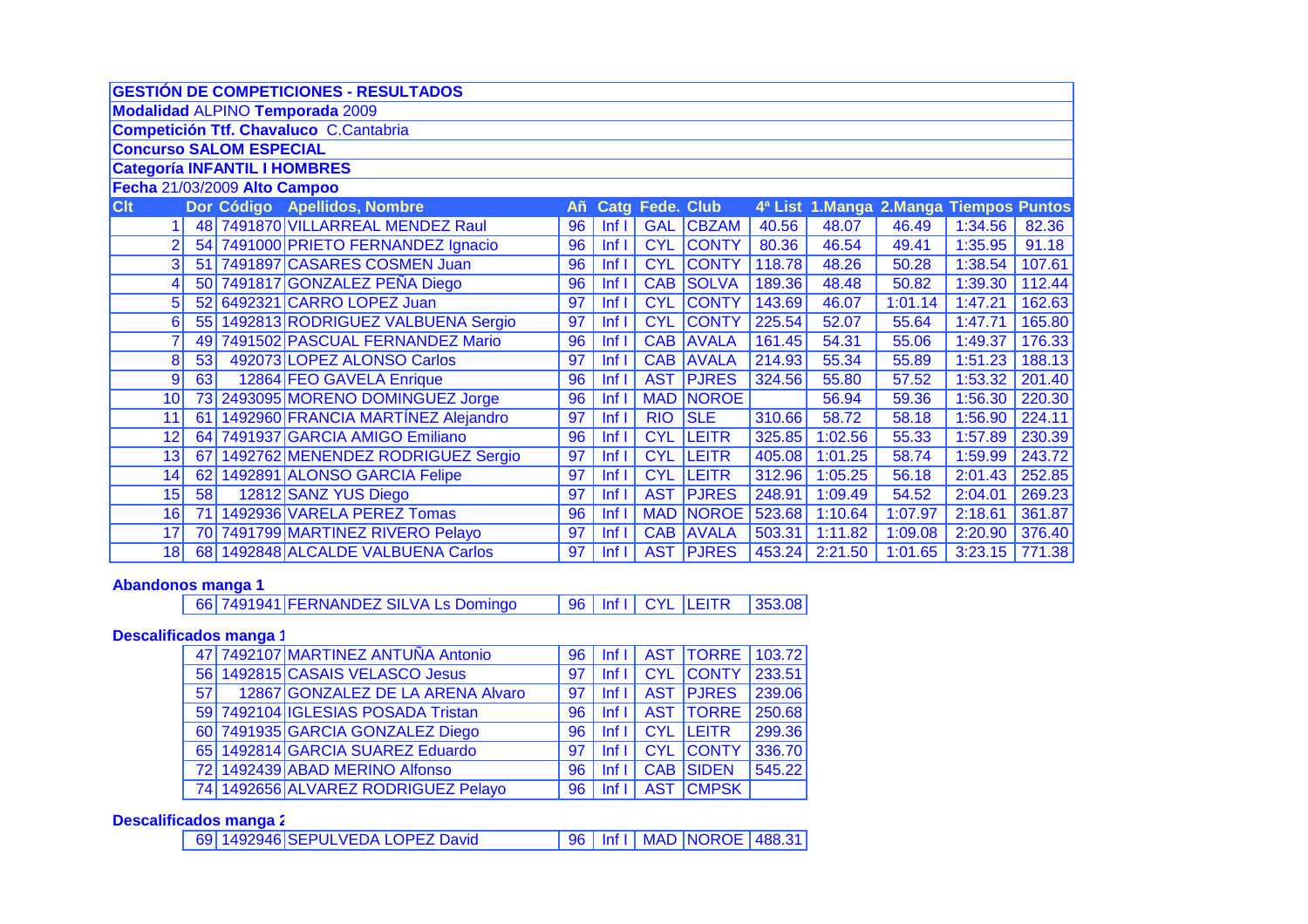|                                    |                | <b>GESTIÓN DE COMPETICIONES - RESULTADOS</b>  |                 |                  |                 |                  |        |         |                                        |         |        |
|------------------------------------|----------------|-----------------------------------------------|-----------------|------------------|-----------------|------------------|--------|---------|----------------------------------------|---------|--------|
|                                    |                | <b>Modalidad ALPINO Temporada 2009</b>        |                 |                  |                 |                  |        |         |                                        |         |        |
|                                    |                | <b>Competición Ttf. Chavaluco C.Cantabria</b> |                 |                  |                 |                  |        |         |                                        |         |        |
| <b>Concurso SALOM ESPECIAL</b>     |                |                                               |                 |                  |                 |                  |        |         |                                        |         |        |
| <b>Categoría INFANTIL II DAMAS</b> |                |                                               |                 |                  |                 |                  |        |         |                                        |         |        |
| Fecha 21/03/2009 Alto Campoo       |                |                                               |                 |                  |                 |                  |        |         |                                        |         |        |
| <b>Clt</b>                         |                | Dor Código Apellidos, Nombre                  | Añ              |                  | Catg Fede. Club |                  |        |         | 4ª List 1.Manga 2.Manga Tiempos Puntos |         |        |
|                                    |                | 4 7490114 REY PICON Andrea                    | 94              | Inf2             | <b>GAL</b>      | <b>MARIS</b>     | 14.62  | 40.37   | 43.46                                  | 1:23.83 | 65.59  |
| $\overline{2}$                     | $\overline{2}$ | 7491427 ALONSO MARTIN Iciar                   | 95              | Inf2             | <b>AST</b>      | <b>TORRE</b>     | 113.40 | 46.72   | 45.59                                  | 1:32.31 | 126.28 |
| 3                                  |                | 7491267 MENDEZ CALLEJA Emma                   | 95              | Inf2             | <b>CYL</b>      | <b>CONTY</b>     | 99.24  | 46.61   | 46.28                                  | 1:32.89 | 130.44 |
| 4                                  |                | 7491429 GARRIDO RIVAS Olaya                   | $\overline{95}$ | Inf2             | <b>AST</b>      | <b>TORRE</b>     | 111.02 | 45.31   | 47.67                                  | 1:32.98 | 131.08 |
| 5                                  |                | 6 7491467 MENDEZ MARTINEZ Andrea              | $\overline{95}$ | Inf2             | <b>CYL</b>      | <b>CONTY</b>     | 136.64 | 47.38   | 47.67                                  | 1:35.05 | 145.90 |
| 6                                  |                | 9 7491942 RODRIGUEZ ARIAS Leyre               | 95              | Inf2             | <b>CYL</b>      | <b>LEITR</b>     | 173.86 | 51.87   | 49.84                                  | 1:41.71 | 193.56 |
| $\overline{7}$                     |                | 5 7490721 JIMENEZ GARCIA Laura                | 94              | Inf2             | <b>RIO</b>      | <b>RIOEC</b>     | 137.45 | 50.66   | 51.69                                  | 1:42.35 | 198.14 |
| 8                                  | 11             | 7491497 NIETO HERNANDEZ Silvia                | 95              | Inf2             | <b>MAD</b>      | C.D.E            | 196.32 | 50.62   | 53.93                                  | 1:44.55 | 213.89 |
| 9                                  |                | 14 7491946 RODRIGUEZ AMIGO Marta              | 94              | Inf <sub>2</sub> | <b>CYL</b>      | <b>LEITR</b>     | 238.72 | 52.64   | 52.98                                  | 1:45.62 | 221.55 |
| 10                                 |                | 8 7491257 TEVAR ERREA Ana                     | 95              | Inf2             | <b>CAB</b>      | <b>AVALA</b>     | 166.92 | 55.23   | 51.48                                  | 1:46.71 | 229.35 |
| 11                                 | 12             | 75846 DIAZ ALVAREZ Claudia                    | 95              | Inf <sub>2</sub> | <b>AST</b>      | <b>PJRES</b>     | 221.70 | 54.50   | 53.97                                  | 1:48.47 | 241.95 |
| 12                                 | 15             | 12526 GALLEGO YAÑEZ Maria                     | 94              | Inf <sub>2</sub> | <b>AST</b>      | <b>CMPSK</b>     | 248.24 | 58.92   | 52.02                                  | 1:50.94 | 259.63 |
| 13                                 | 27             | 7491072 VILLAR MARTIN Marta                   | 95              | Inf2             | <b>CAB</b>      | <b>SOLVA</b>     |        | 54.40   | 56.56                                  | 1:50.96 | 259.77 |
| 14                                 |                | 18 7491074 ARENAS RODRIGUEZ Olea              | 95              | Inf2             | <b>CAB</b>      | <b>SIDEN</b>     | 277.32 | 56.45   | 54.66                                  | 1:51.11 | 260.84 |
| 15                                 | 17             | 7491939 GONZALEZ PINTEÑO Aida                 | 95              | Inf2             | <b>CYL</b>      | <b>LEITR</b>     | 272.63 | 55.13   | 56.12                                  | 1:51.25 | 261.84 |
| 16                                 |                | 10 7491073 L LACALLE ABASOLO Estitxu          | 95              | Inf2             | <b>CAB</b>      | <b>SIDEN</b>     | 180.45 | 58.86   | 53.09                                  | 1:51.95 | 266.85 |
| $\overline{17}$                    | 21             | 1492735 FERNANDEZ SUAREZ Alicia               | 94              | Inf2             | <b>AST</b>      | <b>TORRE</b>     | 316.48 | 54.95   | 57.16                                  | 1:52.11 | 268.00 |
| 18                                 |                | 13 1492961 ITURBE MUÑOZ Elisa                 | 95              | Inf2             | RIO             | <b>SLE</b>       | 236.38 | 54.41   | 59.39                                  | 1:53.80 | 280.10 |
| 19                                 |                | 20 7492193 FERNANDEZ ORRACA Andrea            | 95              | Inf2             | <b>CYL</b>      | <b>LEITR</b>     | 315.62 | 59.72   | 58.71                                  | 1:58.43 | 313.23 |
| 20                                 | 24             | 6492263 VARELA PEREZ Carmen                   | 94              | Inf2             | <b>MAD</b>      | <b>NOROE</b>     | 454.49 | 55.97   | 1:04.10                                | 2:00.07 | 324.97 |
| 21                                 |                | 25 1492965 MARTINEZ RIVERO Maria              | 95              | lnf2             |                 | <b>CAB AVALA</b> | 484.12 | 1:13.31 | 1:10.57                                | 2:23.88 | 495.39 |

## Ausentes en la salida m

|  |  | 22 7492189 LOPEZ MARQUES Andrea |  |  |  | 95   Inf 2   CYL   LEITR   358.02 |  |  |
|--|--|---------------------------------|--|--|--|-----------------------------------|--|--|
|--|--|---------------------------------|--|--|--|-----------------------------------|--|--|

## **Descalificados manga 1**

|  | 3 7490477 PRIETO FERNANDEZ Irene     |  | 94   Inf 2   CYL CONTY   114.00 |        |
|--|--------------------------------------|--|---------------------------------|--------|
|  | 16 7491075 GUTIERREZ ARENAS Elena    |  | 95   Inf 2   CAB   SIDEN        | 250.62 |
|  | 19 7491943 GARCIA AMIGO Lucia Em     |  | 94   Inf 2   CYL   LEITR        | 285.98 |
|  | 28 7491256 SAINZ BAUTISTA Carolina   |  | 94   Inf 2   CAB   TAJAH        |        |
|  | 29 7492191 FERNANDEZ BARRERO Yoselin |  | 95   Inf 2   CYL   LEITR        | 390.04 |

# Descalificados manga 2

| 26 6492258 MAYO JUAN Lidia |  |  |  | 94   Inf 2   CYL   LEITR   522.40 |  |  |
|----------------------------|--|--|--|-----------------------------------|--|--|
|----------------------------|--|--|--|-----------------------------------|--|--|